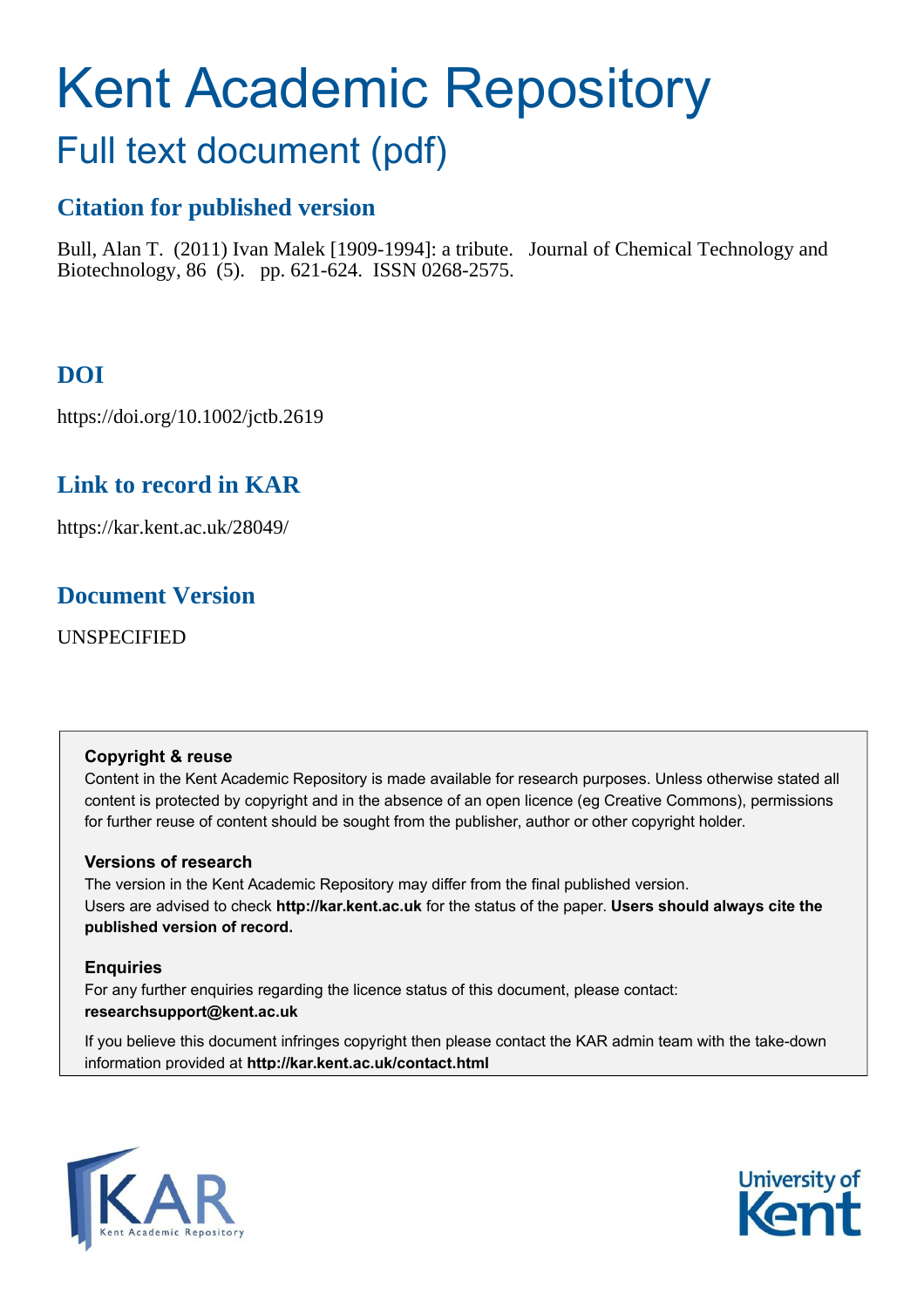(wileyonlinelibrary.com) DOI 10.1002/jctb.2619

## **Ivan Malek [1909–1994]: a tribute ´**

### **CELEBRATING MALEK ´**

The year 2009 marked the 100<sup>th</sup> birthday anniversary of Ivan Málek, academician, renowned andmotivating scientist, inspiring scholar, and dedicated humanitarian. This landmark was celebrated by a conference in Prague held under the auspices of the Institute of Microbiology of the Academy of Sciences of the Czech Republic and the Masaryk Institute and which acknowledged the outstanding research achievements, and highlighted the deeply held social conscience and internationalism of this great 20<sup>th</sup> century man. This editorial tribute is based partly on conference papers and my personal reminiscences of Málek and comments on his legacy. Having met Ivan on a few occasions, knowing several of his collaborators, and being a fellow continuous culture enthusiast, the penning of this tribute came as a signal opportunity and honour.

### **MALEK'S SCIENCE ´**

It is appropriate to start with some of the scientific accomplishments that chart Málek's career. The opening 'memories' essay<sup>1</sup> very appropriately by Arny Demain - a friend of Málek for nearly 30 years, and Jarda Spizek, sets the scene. They recall Málek's early interest in medical microbiology and his involvement with the first small scale production and trials of penicillin in Czechoslovakia during German occupation in WWII. Antibiotic production and therapy was a central objective at this time and after getting to know about penicillin production methods at the Connaught Laboratories in Canada Málek established in 1949 the first manufacturing plant in his country near Prague. University teaching also was a major activity and in 1948 he moved to Charles University at Hradec Králové and set up a microbiology group in new School of Medicine, the progenitor, as Martin Bilej.<sup>2</sup> points out, of the Department of Microbiology of the Central Institute of Biology and ultimately the prestigious Institute of Microbiology of the Czechoslovak Academy of Sciences of which Ivan Málek was founder (1962) and first director. During this period Málek had also served as chair of the Czechoslovak Society for Microbiology, director of the CIB department, helped found the journal *Folia Microbiologica*, and, most significantly, developed his innovative work on the continuous culture of microorganisms and cells. In the latter context an event of lasting consequence took place in 1958 namely Málek's convening in Prague of a symposium devoted to continuous cultivation of microorganisms – what was to be the first of a succession seminal meetings in Prague and the United Kingdom over the next 26 years, '*'the contributions to which form the bedrock of a substantial part of twentieth century microbiology''*. 3 At this meeting Málek enunciated his concept of the physiological state of microorganisms, while other prominent contributors included Aaron Novick (USA) and Denis Herbert (UK).

The development of Málek's "Prague School of Continuous Culture" is charted by Pavel Kyslik and Ales Prokop<sup>4</sup> and in particular they review the industrial applications of the methodology in Czechoslovakia to produce fodder yeast, microalgae, ethanol and



Ivan Málek 1909–1994 (Copyright 1969 Springer. Reproduced with kind permission from Springer Science  $+$  Business Media).

beer, and to treat waste water. Their paper also deals with the impact of continuous culture on reactor design and control strategies, mutant selection and the stability of recombinant organisms, and high-density fermentation. Málek surely would have been gratified by the authors' reference to the current renaissance of continuous culture, a few applications of which I highlight later. Other prominent research promoted at the Institute of Microbiology is discussed by Jan Nesvera.<sup>5</sup> He begins by reminding readers that the word 'genetics' was taboo in the Czechoslovakia of the early 1950s; nevertheless under Malek's guidance, programmes of research on ´ pneumococcal transformation, transduction of *Salmonella*, and the genetics of the model mycobacterium *Mycobacterium phlei* were established. Following the ''Velvet Revolution'' molecular biology and microbial genetics flourished at the Institute when significant attention was given to applied microbiology (e.g. streptomycetes/antibiotics, corynebacteria/amino acids), yeast molecular biology, and pathogenic bacteria.

Málek had a keen interest in the development of antibiotics and his influence can be seen today in work by Spizek et al<sup>6</sup> that restates the magnitude and dynamic nature of infectious diseases and reviews the approaches that are available in the search for new compounds. Their emphatic support for natural products is timely and necessary and their message unambiguous: ''*the decision on the part of several pharma companies to get out of the*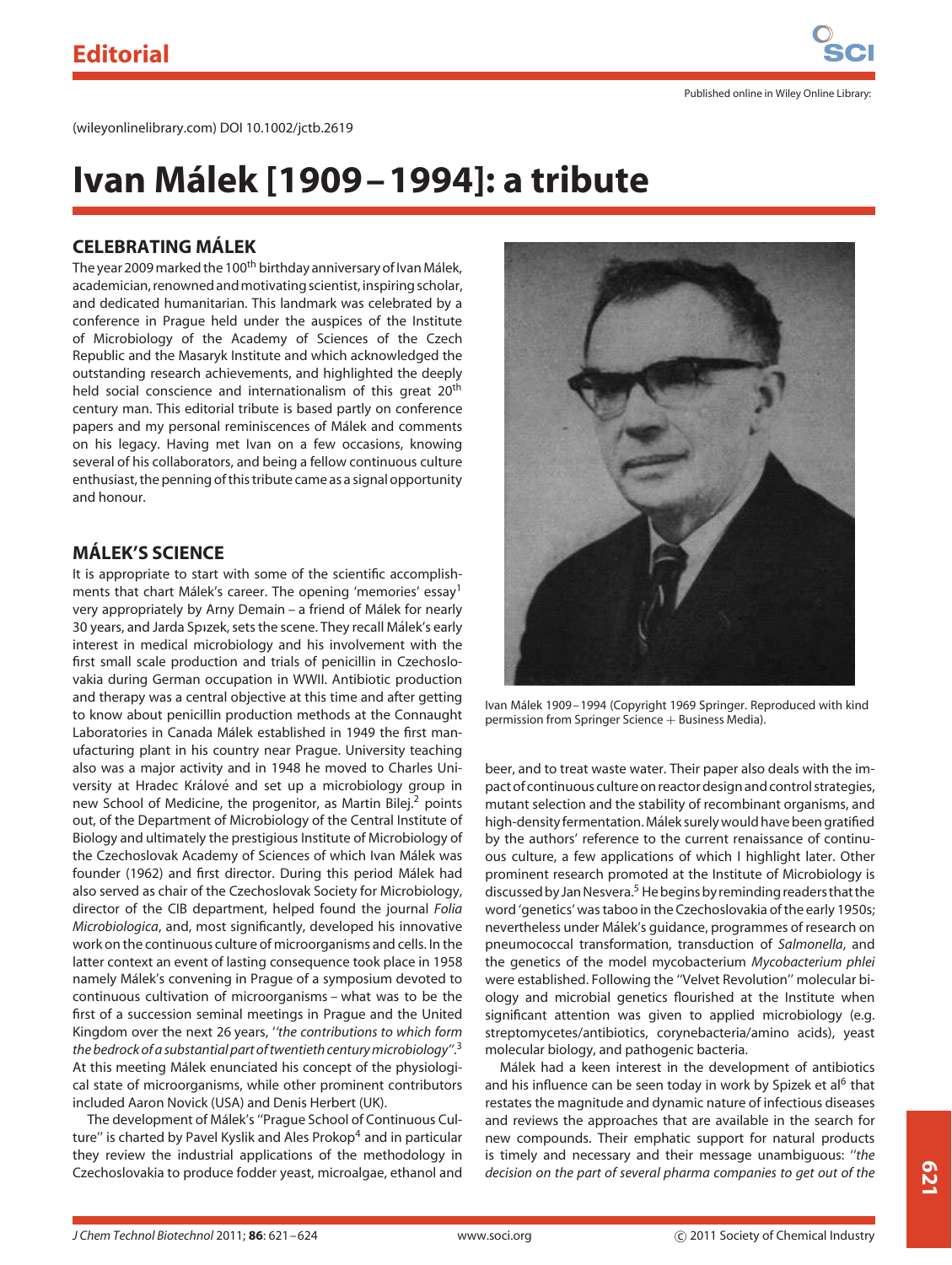*natural products business is gross foolishness*''. Reference also is made to the development of multistage continuous cultures for investigating antibiotic fermentations, the importance of which Málek had drawn attention to in his 1955 book on the reproduction and cultivation of microorganisms.<sup>7</sup>

Málek actively encouraged research and development into environmental pollution and its control, microalgae and microbial ecology. This legacy is reflected in the work of Paca *et al*. <sup>8</sup> on trickle bed and biofilm reactors designed to treat mixtures of paint solvents and in the development of microalgal biotechnology in Czechoslovakia and the Czech Republic.<sup>9</sup> The microalgae programme clearly demonstrates Ivan Málek's espousal of activities outside his immediate sphere of expertise but where his intellect could help progress the work of others. Malek's encouragement of ´ the plant physiologist Ivan Setlik led to the formation of the Algalogical Laboratory within the CIB and the subsequent blossoming of laboratory and field algal production, notably the cascade cultivation system. The authors point out the changing priorities of algae-based biotechnology from the early focus on biomass to the search for bioactive compounds and more recently the quest for biofuels and carbon sequestration. During my student days at the University of Nottingham and my first academic post, at Bedford College (University of London), I was exposed to many aspects of soil microbiology. The paper by Jiri Gabriel<sup>10</sup> speaks to Málek's very evident influence on this field – ecosystems are open as opposed to closed, *ipsofacto* continuous flow apparatus is likely to be a very promising laboratory analogue in the study of microbial ecology. These investigations were spear headed by Jiri Macura and one of the inspirations for the cultivation equipment came from the soil percolation unit designed about 15 years earlier by Leslie Audus my head of department at Bedford College.

### **MALEK'S LEGACY ´**

Continuous culture in Málek's era was the method of choice for dissecting organism-environment interactions but later the interest in microbial growth physiology declined as molecular biology and more recently genomics asserted their influence on biology. However, renewed appreciation of continuous culture over the past decade has been triggered noticeably by the introduction of high-information-density (HID) technologies to investigate all aspects of microbial behaviour and the consequent necessity to collect data under rigorously defined and regulated conditions. Continuous culture increasingly is being adopted not only for continued studies of physiology, ecology and evolution, but also for systems biology-based approaches to a wide span of problems ranging from global regulation to a better understanding of microbial pathogens and their treatment. A few contemporary examples of Malek's legacy follow but interested ´ readers will find comprehensive discussions in the recent reviews of Bull<sup>3</sup> and Ferenci.<sup>11</sup>

1. More sophisticated analytical techniques are showing that genotypic and phenotypic heterogeneity can develop very rapidly in chemostat populations and is determined to a large extent by the batch phase of growth prior to continuous cultivation, i.e. the genetic variation within the starter population; while investigations of element-sparing in yeast are revealing how natural selection might operate on the material costs of gene expression itself. Continuous cultures continue to be usedfor the directed evolution or strain improvement of microorganisms and recent focus has been on complex phenotypes selected for industrial processes and products that, in turn, have led to new reactor developments such as the cytostat.

- 2. Continuous cultures are good surrogate systems for analyzing many aspects of microbial ecology and recent applications have probed the effects of viruses on food webs; carbon turnover in transitional states such as riverine-estuary-ocean systems; phenotypic plasticity exemplified by the complementary chromatic adaptation of microalgae; and further analyses of predator-prey interactions taking into account the concept of ecological stoichiometry to understand feeding dynamics. Ecophysiological studies in general will impact our capacity to design and operate improved waste treatment and environmental management systems and, perhaps optimistically, to predict and prepare for local and global environmental perturbations.
- 3. The application ofHID technologies in concert with continuous culture platforms is opening up fascinating new ways for penetrating pathogenesis. For example, a genome scale metabolic model of *Mycobacterium tuberculosis* has been published recently that throws light on the switch from the acute to the persistent stages of infection, and that can be correlated with high to low growth rate properties previously established in chemostats.Acomponent of this switchappears tobe the*mce1* gene locus that may modulate the inflammatory response and allow the pathogen to persist without being eliminated or eliciting disease conditions. Similarly chemostat techniques are being effective in probing the development of peridontal diseases;for example, limiting the pathogen's growth by heme induces a major virulence response. Of course, caution must be exercised when extrapolating from chemostat experiments to real ecosystems, the former only offer mirrors of reality.
- 4. As noted above, the promise of industrial scale continuous culture processes were strong during Málek's time but their direct influence has been less than anticipated. The impact has been incremental rather than innovative and largely referable to process and product development and optimization.

Two final aspects of continuous culture practice and theory should be noted. First, regarding theory, the term steady state in the context of chemostat experiments needs to be used with considerable circumspection (see Ferenci<sup>11</sup>), a point made decisively, for example, by recent transcriptome monitoring of *Trichoderma* cultures. Other extensions of chemostat theory have addressed a long sought relationship between *K<sup>s</sup>* and *Km*, the saturation constant and the affinity of a transporter for the growth-limiting substrate; and re-evaluated the quantification of maintenance energy requirements. Secondly we should note the developments in equipment that encompass such disparate goals as field operable systems for ecological research, *in situ* collection of metabolome data, and microfluidic continuous cultures.

#### **MALEK THE HUMANITARIAN ´**

In addition to acclaiming the scientific achievements of Ivan Malek ´ part of the anniversary conference was devoted to his activities within the Academy of Sciences (and hence national science politics) and in the wider international arena. The science historian Robert Budd provided an assessment of Málek's international standing and empathy at the conference. Although brief reference to some of these activities is made by several of the contributors, it would be remiss not to acknowledge more fully here this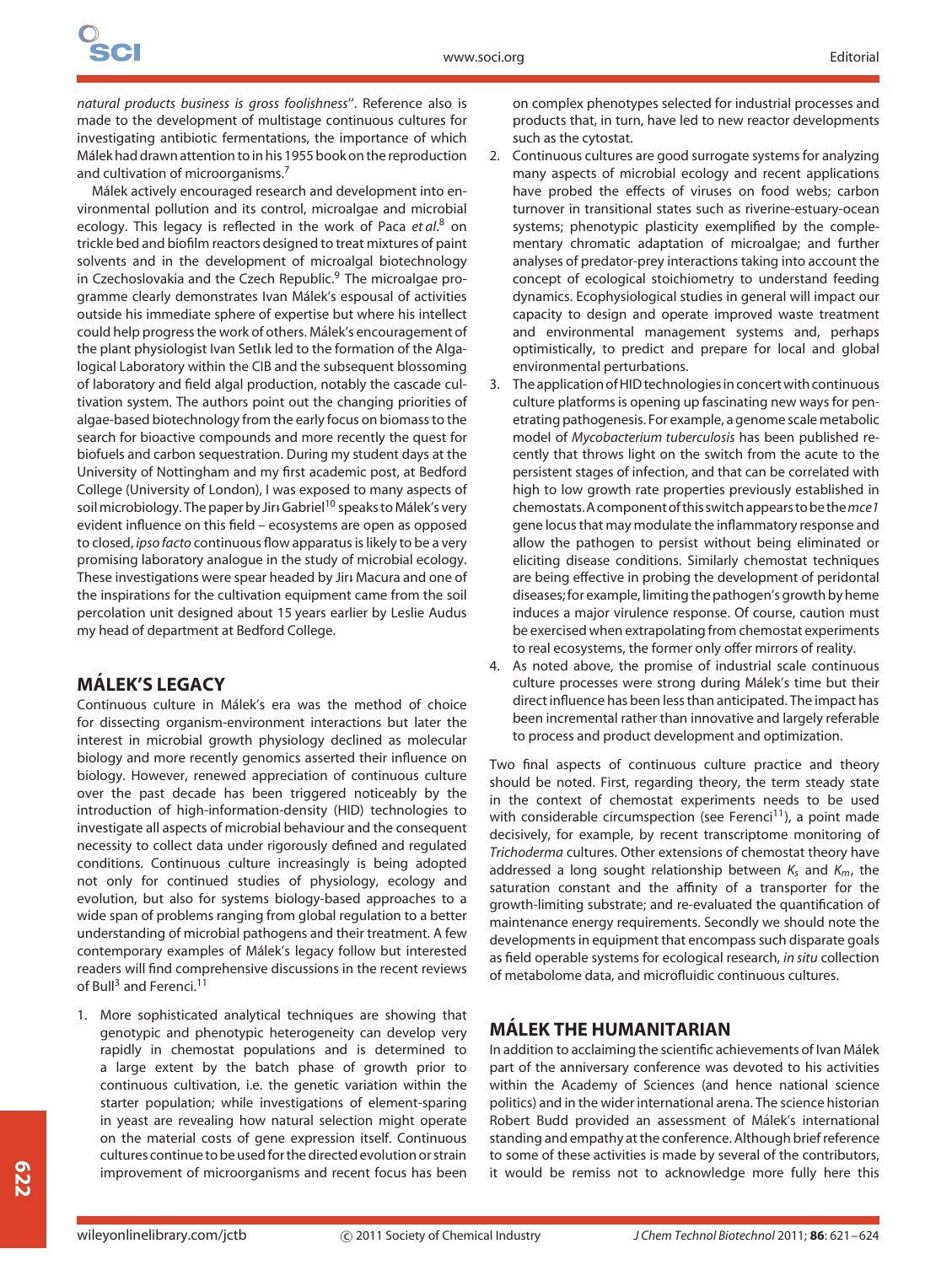aspect of the man's life. In his lecture Budd emphasized the strong sense of responsibility Málek expressed in alleviating hunger, disease and pollution, particularly in the developing world, and in urging a new ethical code for scientists. The former concern led to his early commitment to the work of the ICRO-UNESCO-UNEP Panel on Applied Microbiology with which the eminent Swedish microbiologist Carl-Göran Hedén was also closely associated. These two pioneers subsequently joined forces in another international movement of scientists, Pugwash. The development of Pugwash '*'as an enterprise in which scientists have come together in support of efforts to mitigate deadly* conflict" has been described in detail by Perry Robinson<sup>12</sup> but a few pointers here to Málek's commitment deserve attention. Together with Karel Raska, a former director of the Institute of Epidemiology and Microbiology in Prague, he presented a paper at the 11th Pugwash Conference in 1963 calling for '*'an agreement on international co-operation in protection against biological warfare, and disarmament in the field of biological weapons*''. The following year at the 14<sup>th</sup> Conference in Karlovy Vary, Czechoslovakia, a working group with Málek as its rapporteur and Hedén as a member was established that quickly evolved into the Study Group on Biological Warfare. Perry Robinson's article should be consulted for further information but four functions embodied in Pugwash that epitomize the Málek philosophy warrant restating: the importance of person-to-person contacts between those with well-informed things to contribute; continuity of such contacts; doing research that informs policy options; and communication on issues beyond the policy makers.

### **REMINISCENCES**

My direct contact with Ivan Málek regrettably was limited to just a few meetings and the first of these occurred in London in 1967. At that time I was a lecturer in John Pirt's department at Queen Elizabeth College. John, a former Editor of this journal, was part of the select ex-Porton continuous culture community and through him I began to use the technique in my own research. During Málek's visit to QEC we met and spent a convivial afternoon together talking science and other matters of mutual interest. Towards the end of our conversation he suggested that I should spend some time at the Institute in Prague, and how about the following summer? This invitation was and remains one of the greatest pleasures of my career and, as I learnt later, was entirely typical of Málek's generous international perspective. However, I had already arranged to have sabbatical leave during 1968-69 in Martin Alexander's lab at Cornell (incidentally Martin was another stalwart member of the ICRO Panel thereby closing another connection with Málek and Héden). So we agreed to contact each other on my return from Cornell and fix dates for a visit to Prague. Alas this was not to be: the Soviet Union's invasion of Czechoslovakia in 1968 in the aftermath of Alexander Dubcek's reforms (the Prague Spring) led successively to Málek's house arrest and banning from the Institute and all research. Málek was a Dubcek supporter and following successive purges of ''*major progressives and opponents of the invasion*'' he and Dubcek were among those who *forfeited* their seats in the Central Committee of the CP.<sup>13</sup> It was not until the 1980s that we were to meet again first Porton at the 8<sup>th</sup> Continuous Culture Symposium and then in New Dehli at the VII International Biotechnology Symposium in 1984. I found Malek to have aged but still very alert and enthusiastic. ´ Among the topics we discussed in India was biotechnology in the developing world and he was particularly pleased that I

had been drafted onto the ICRO Panel (on Martin Alexander's recommendation) and pursuing one of the missions that was close to his heart. Although this was to be the final time we met, from then on his influence and legacy came via friendships made with other members of the Institute of Microbiology and reference to his and Fencl's indispensable continuous culture text.<sup>14</sup>

My first visit to Prague was after the Velvet Revolution of 1989 that restored democracy to Czechoslovakia and came at the invitation of Bohumil Sikyta to chair and speak at a session of the IUMS Congress in 1994. It was as at this meeting that I was elected to honorary membership of the Czechoslovak Society for Microbiology, an event that further cemented my relationships with Czech microbiologists. Bo and I became good friends and four years later I was a guest of the Society on the occasion of its 70<sup>th</sup> anniversary; this congress, held at Hradec Králové, also commemorated the  $650<sup>th</sup>$  anniversary of the prestigious Charles University to where Sikyta had moved after his time at the Institute in Prague. This was an opportunity to see again Arny Demain, another old friend of Málek's, and Jarda Spizek a later successor as director of the Institute of Microbiology, and to enjoy the wonderful hospitality of Bo and his wife at their country home. At about this time Jiri Damborsky came to our lab in Canterbury as a research intern from Masaryk University in Brno thereby consolidating our Czech contacts. Jiri greatly enhanced our work on microbial dehalogenases<sup>15,16</sup> and once again reflected Málek's internationalism by being funded by a UNESCO biotechnology fellowship. My final point of reference with Ivan Málek came unexpectedly but was to resonate strongly with his Pugwash concerns. In 2000 a NATO Advanced Research Workshop was convened in Piestany, Slovakia to discussmaximizing security benefitsfrom technical cooperation in microbiology and biotechnology. The Workshop was codirected by Dr Cyril Klement of the Slovak State Institute of Public Health and structured to enable discussion of issues relating to international cooperation. Among those participating were Jarda Spizek, Perry Robinson, and Harry Smith – ex Porton and another friend of Málek – who had asked me to report the results of a long term UK-Indonesia collaboration in biotechnology that I had co-ordinated from the UK side, so interfacing once again the community of continuous culturists and ethos of the ICRO Panel.

### **EPITAPH**

The Anniversary Conference made a fitting tribute to a great human being. Several of the conference papers are notable for their extensive bibliographies particularly of work that may not be familiar to contemporary microbiologists. Coincidentally my own memories of Malek, Czechoslovak-UK contacts and of a remarkable ´ period for science and politics in the 20<sup>th</sup> century were rekindled as I was preparing a review of post-genomics continuous culture at the time (unbeknown to me!) that the anniversary conference was occurring.<sup>3</sup> Málek lived through times of massive upheaval and stress but his indomitable and generous spirit and indefatigable passion for science and his fellow humans overcame much. Robert Budd describes him as ''a prophet of a new age in science'', while Demain and Spizek concluded: ''Since his passing away in 1994, we have sorely missed Ivan Malek'', to which all of us who knew him will raise our hands in admiration.

*School of Biosciences, University of Kent, Canterbury, Kent CT2 7NJ, UK A.T.Bull@kent.ac.uk*